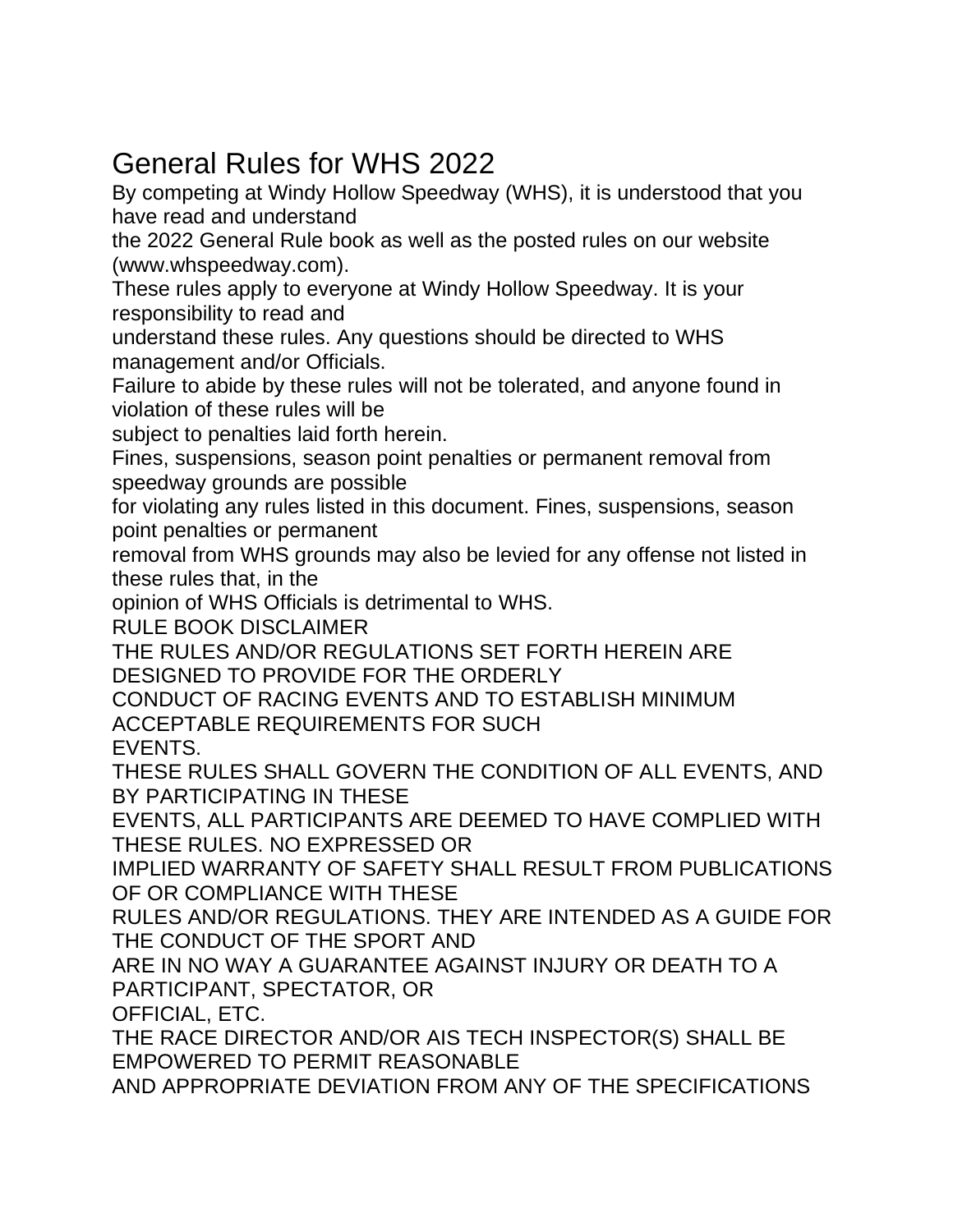HEREIN OR IMPOSE ANY FURTHER

RESTRICTION THAT IN THEIR OPINION DO NOT ALTER THE MINIMUM ACCEPTABLE REQUIREMENTS. NO

EXPRESSED OR IMPLIED WARRANTY OF SAFETY SHALL RESULT FROM SUCH ALTERATION OF

SPECIFICATIONS. ANY INTERPRETATION OR DEVIATION OF THESE RULES IS LEFT TO THE DISCRETION OF

THE OFFICIALS. THEIR DECISION IS FINAL.

AMENDMENT OF RULES

Windy Hollow Speedway reserves the right to add to, delete, supersede or modify any rules, exhibits or

drawings that Windy Hollow Speedway deems necessary for the betterment and/or safety of racing. The

Windy Hollow Speedway rules may be amended at any time deemed necessary. In addition,

amendments may be issued during the racing season. Participants shall be responsible for being aware

of and complying with all such amendments.

COMPETITOR OBLIGATION

WHS General Rules 2022

#### 2

Every driver must inspect the racing surface and the racetrack area to learn of any defects, obstruction,

or anything which in the driver's opinion, is unsafe and the driver shall report that condition to a Windy

Hollow Speedway track official. Any driver entering any racing event is considered to have inspected the

track and determined that all conditions are satisfactory. If the driver does not feel that conditions are

satisfactory, then the driver should not race. The driver further acknowledges that the driver is aware

that auto racing involves risks and that by competing in an event the driver assumes these risks with full

awareness and knowledge.

FINALITY OF DECISIONS AND INTERPRETATIONS AND COVENANT NOT TO SUE THE DECISIONS OF WINDY

HOLLOW SPEEDWAY RACE OFFICIALS, MANAGEMENT, AND/OR TRACK OFFICIALS INTERPRETATION AND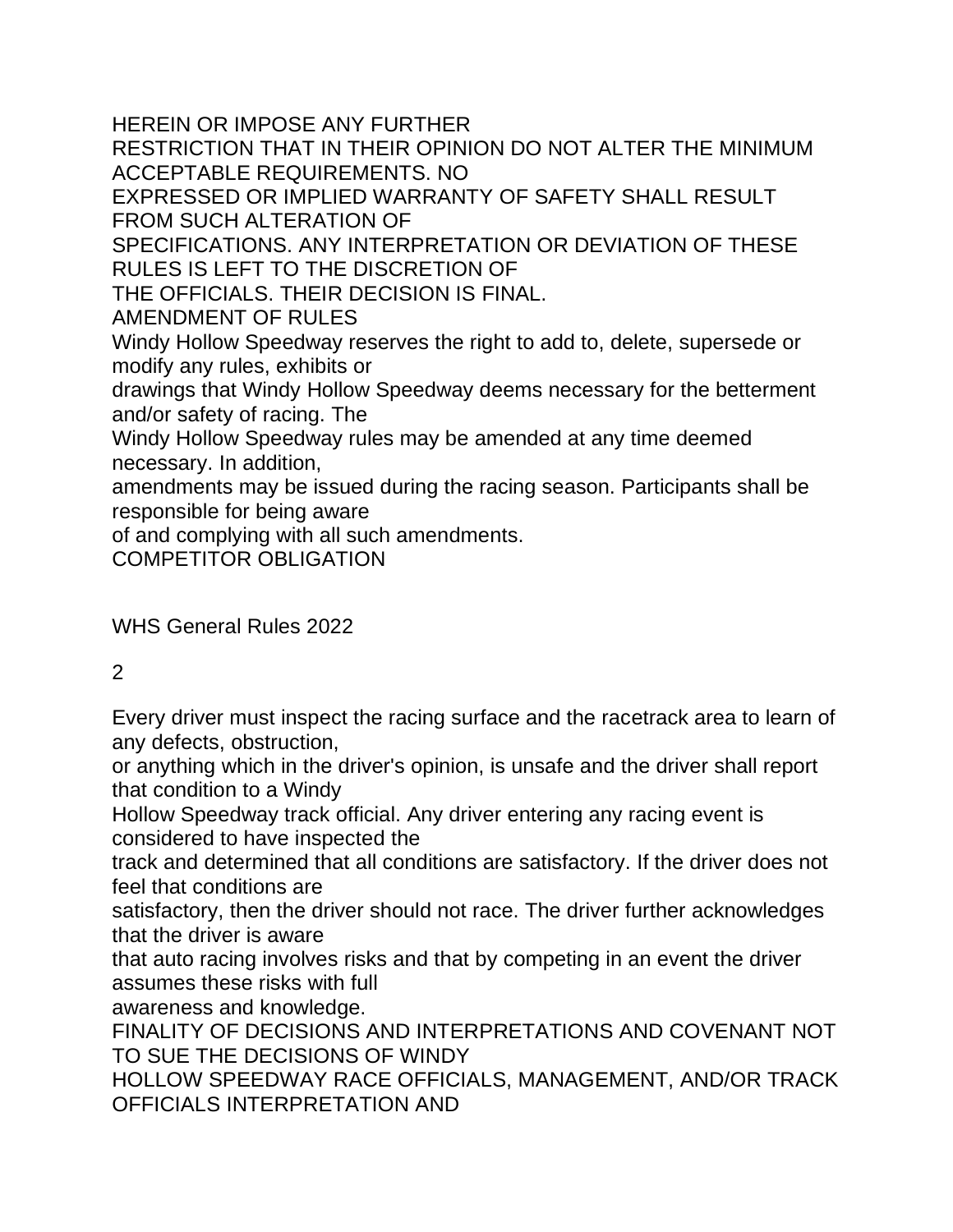APPLICATION OF RULES AND THE SCORING OF POSITIONS, SHALL BE FINAL, BINDING AND NON-

APPEALABLE. ALL PARTICIPANTS, AS A CONDITION OF PARTICIPATING IN AN WINDY HOLLOW

SPEEDWAY EVENT, AGREE THAT ALL DECISIONS OF WINDY HOLLOW SPEEDWAY RACE OFFICIALS,

MANAGEMENT AND/OR TRACK OFFICIALS REGARDING THE INTERPRETATION AND APPLICATION OF THE

WINDY HOLLOW SPEEDWAY RULES, AND THE SCORING OF POSITIONS, SHALL BE NON-LITIGABLE. ALL

PARTICIPANTS FURTHER COVENANT AND AGREE THAT THEY WILL NOT INITIATE ANY TYPE OF LEGAL

ACTION AGAINST WINDY HOLLOW SPEEDWAY, THE MANAGEMENT OF WINDY HOLLOW SPEEDWAY,

ANY TRACK OFFICIAL OF WINDY HOLLOW SPEEDWAY, CHALLENGE SUCH DECISIONS, TO SEEK

MONETARY DAMAGES, TO SEEK INJUNCTIVE RELIEF OR TO SEEK ANY OTHER KIND OF LEGAL REMEDY. IF

A PARTICIPANT PURSUES ANY SUCH LEGAL ACTION, WHICH VIOLATES THIS PROVISION, THEN THE

PARTICIPANT EXPRESSLY AGREES TO REIMBURSE WINDY HOLLOW SPEEDWAY, OR THE PROMOTERS OF

WINDY HOLLOW SPEEDWAY, FOR ALL OF ITS ATTORNEY'S FEES AND COSTS IN DEFENDING AGAINST

SUCH LEGAL ACTION.

The rules herein shall refer to "Windy Hollow Speedway" as "WHS" or "Speedway". The rules herein

shall refer to "participant" as any owner, driver, crew member, vendor or fan. Upon entry into WHS, all

participants agree to be knowledgeable and bound by the contents found in these 2022 General Rules.

These rules supersede any similar rules and are in effect for all events unless otherwise posted and/or

announced.

### PRIVATE PROPERTY

WHS is private property. Any person on this property without the permission of WHS Owners or

Management is guilty of trespass and subject to the penalties prescribed by law. Through your

registration, you have been given the authority and the right to be on this property, in conjunction with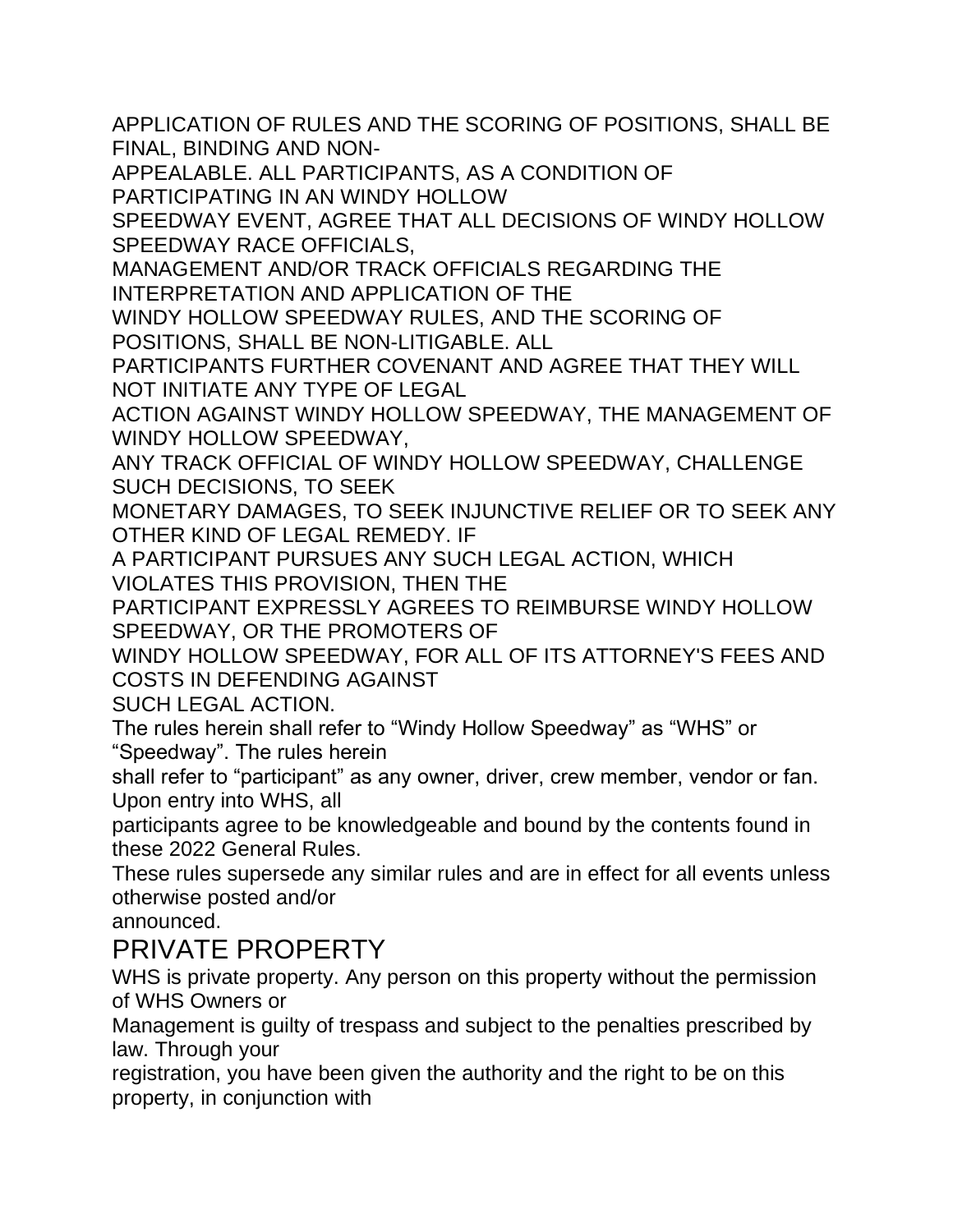our events. However, the Officials and Management of WHS reserve the right to revoke and cancel this

authority at any time that it is felt that your presence or conduct is not in the best interests of the

current event or any future events.

### ON-TRACK SAFETY

Drivers are to stay in their cars until Track Safety arrives at the scene. Before the driver exits the car,

please check to see that the car is out of gear so that the Track Crew can tow the car off the racing

surface as quickly and efficiently as possible.

WHS General Rules 2022

#### 3

No drivers shall exit their cars on the racing surface to confront another driver under ANY

circumstances. This shall be considered a violation of safety regulations and the driver will be penalized

accordingly.

Upon arrival on scene, Track Safety will assist drivers on exiting the car and may escort you to the

ambulance or other safety vehicle.

Do not cross the racing surface unless being escorted by Track Safety Personnel.

In emergency situations, such as fire, when you must exit the car quickly, do so and remain on the

protected side of the car regarding oncoming vehicles.

Under caution all drivers shall be attentive to persons that are on the track involved at accident scenes,

including other drivers, Fire, Safety, WHS Officials and Tow Truck Operators. Intentional contact with other vehicles is prohibited. Penalties will be assessed at the discretion of

Officials at any time contact is deemed to be intentional. Contact under caution or following the

completion of a race event will NOT be tolerated and fines/suspension could result.

Competitors are solely and directly responsible for the safety of their race cars and racing equipment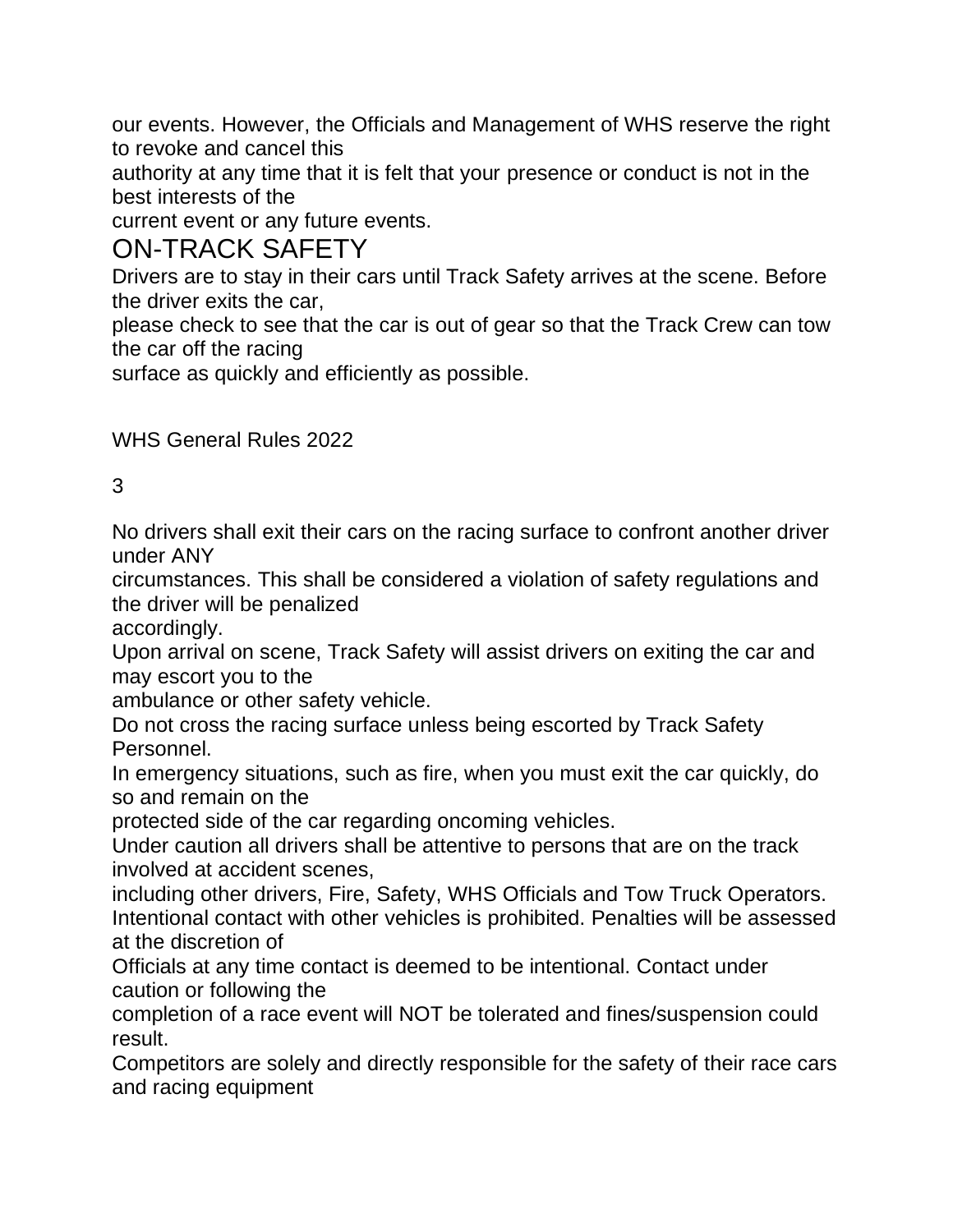and are obligated to perform their duties (whether as a car owner, driver, or crew member) in a manner

designed to minimize the risk of injury to themselves and others. Disregard for these safety guidelines

may result in a penalty and/or fine as determined by the Director of Competition.

# INJURY REPORTS

Any participant involved in an accident while on WHS property must report all known injuries to an WHS

Official before leaving the premises. If the participant is unable to make such a report, a crew or fmaily

member may do so. The appropriate injury report form must be filled out by Track Safety/EMS and

returned to the WHS office. A driver with a potential injury will be required to get clearance from both

track EMS and the Race Director to continue participation in the event.

### TICKETS/RAINCHECKS

In the event of a raincheck, you are responsible to keep and present your pit wristband and/or ticket for

re-admission. If you fail to present the wristband and/or ticket – regardless of reason – you will have to

purchase another. NO exceptions will be made to this policy.

## TECHNICAL INSPECTION

Your car and all its parts are subject to a technical or safety inspection at any time. Failure to comply

with the inspection request(s) may result in disciplinary action. Refusal of technical inspection will result

in immediate disqualification and a loss of all gained points and money for that event.

IF required, all cars must go through the technical inspection line and receive approval before

participating in any practice or racing. Any racecar leaving the Speedway property during a racing

program must be re‐inspected before being allowed to practice or race.

WHS General Rules 2022

#### 4

Top 3 finishing positions are required to report to post‐race tech inspection in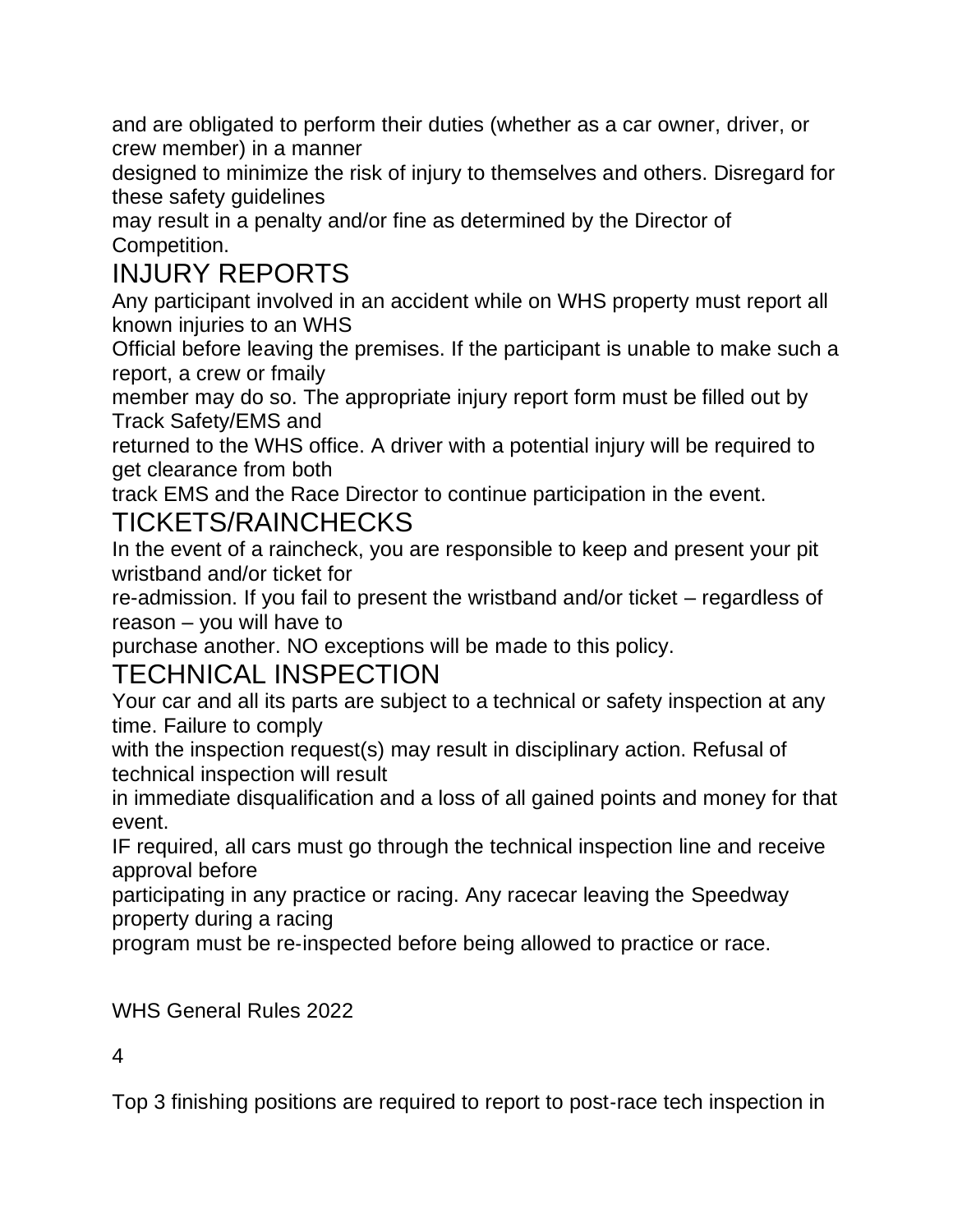the infield. Car and driver

must report directly from the racing surface to the technical inspections area. Any unauthorized stop

may result in disqualification and loss of points and purse for the event.

Penalties for post‐race disqualifications are at the discretion of the Technical Director and may include

fines, suspension and/or loss of purse and/or points. Parts or components deemed to be illegal will be

confiscated and become the property of WHS. Post‐race technical inspection failure results and/or

penalties may be posted publicly.

Verbal or any other abuse of Tech Officials will not be tolerated. Any driver, car owner or crew member

doing so will be considered to have refused technical inspection without further discussion. Teams are

always expected to conduct themselves in a professional manner.

## TECHNICAL DECLARATION

If a WHS Official determines prior to an event that the car does not meet the applicable specifications

and rules, the car may or may not be allowed to compete. WHS Officials will use their discretion based

upon safety and competitiveness in their decision. The decision of WHS Officials is final and non-

appealable.

# SPEEDWAY FACILITY:

At all racing events, driver and owner assumes the responsibilities of not only their own actions, but also

the actions of their crew, car owner, their respective family members, and others associated with the

car. This goes for actions anywhere on speedway premises. Only the driver or owner shall be the

spokesperson for the team.

There will be NO drinking of intoxicants by anyone entering the pit area prior to or during any racing

event. Anyone in the pit area suspected of drinking alcohol before or during an event will be removed

from the pit area and may face possible suspension.

In the event of a disagreement, anyone taking physical action for any reason will be subject to

suspension and/or fines. This will include the person and the car they are associated with. Suspension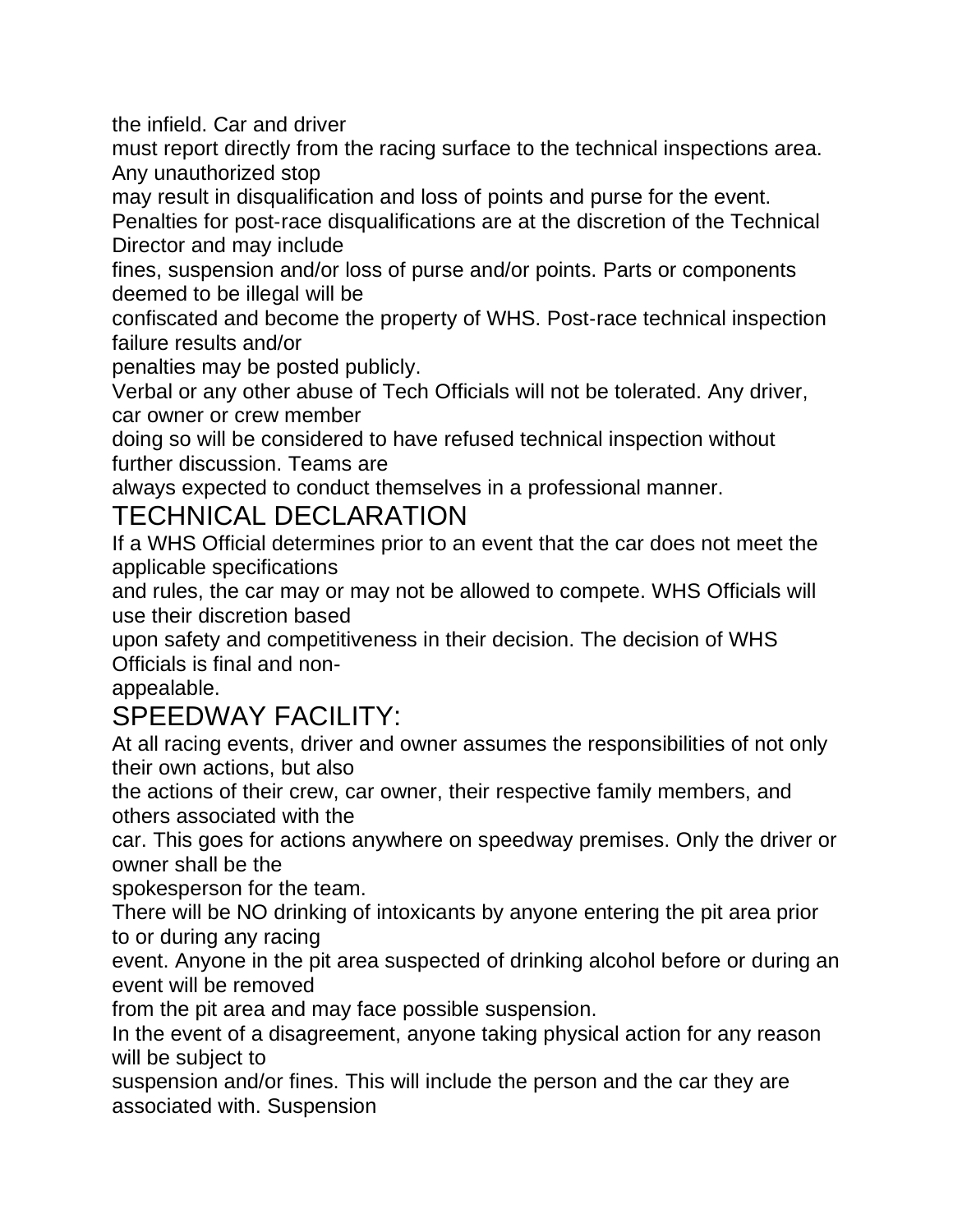and/or fine will be determined by the Race Director, Promotor and/or Owner. No one shall enter the tower or flag stand during or after the racing event other than track officials.

Anyone doing so may face suspension and/or fines for themselves and the team they are affiliated.

Anyone wanting to discuss a scoring or on-track decision should report to a pit steward.

Anyone deliberately disobeying an order from any track official is subject to suspension and/or fine.

Any driver and/or owner found violating any of the rules or procedures of this rule book shall be subject

to suspension and/or fines.

Any fines need to be paid in full before that person can enter the pit area again.

The promoters have the right to prohibit anyone suspended from another racetrack from entering the

pit area for the length of their suspension.

WHS General Rules 2022

5

## PROTEST PROCEDURE

2022 protest procedures are posted on our website with class rules.

#### GENERAL PIT AREA AND OFF-TRACK SAFETY **POLICIES**

Everyone entering the restricted pit area must have a valid pit pass. You must sign the waiver to be

eligible for a pit pass. WHS owners recommend you read and understand the waiver you are signing.

Minors (17 years of age or younger) are required to have a current minor release waiver on file with the

Speedway. Minor waivers are available at the Pit registration booth.

Children must always be supervised. No running or playing outside of your designated pit space.

Children under 10 years of age must always be accompanied by a parent. Pit pass wristband must always be worn on your arm the entire time you are in the restricted pit area

and must be shown to any Speedway representative upon request. No alcohol beverages are allowed on Speedway property.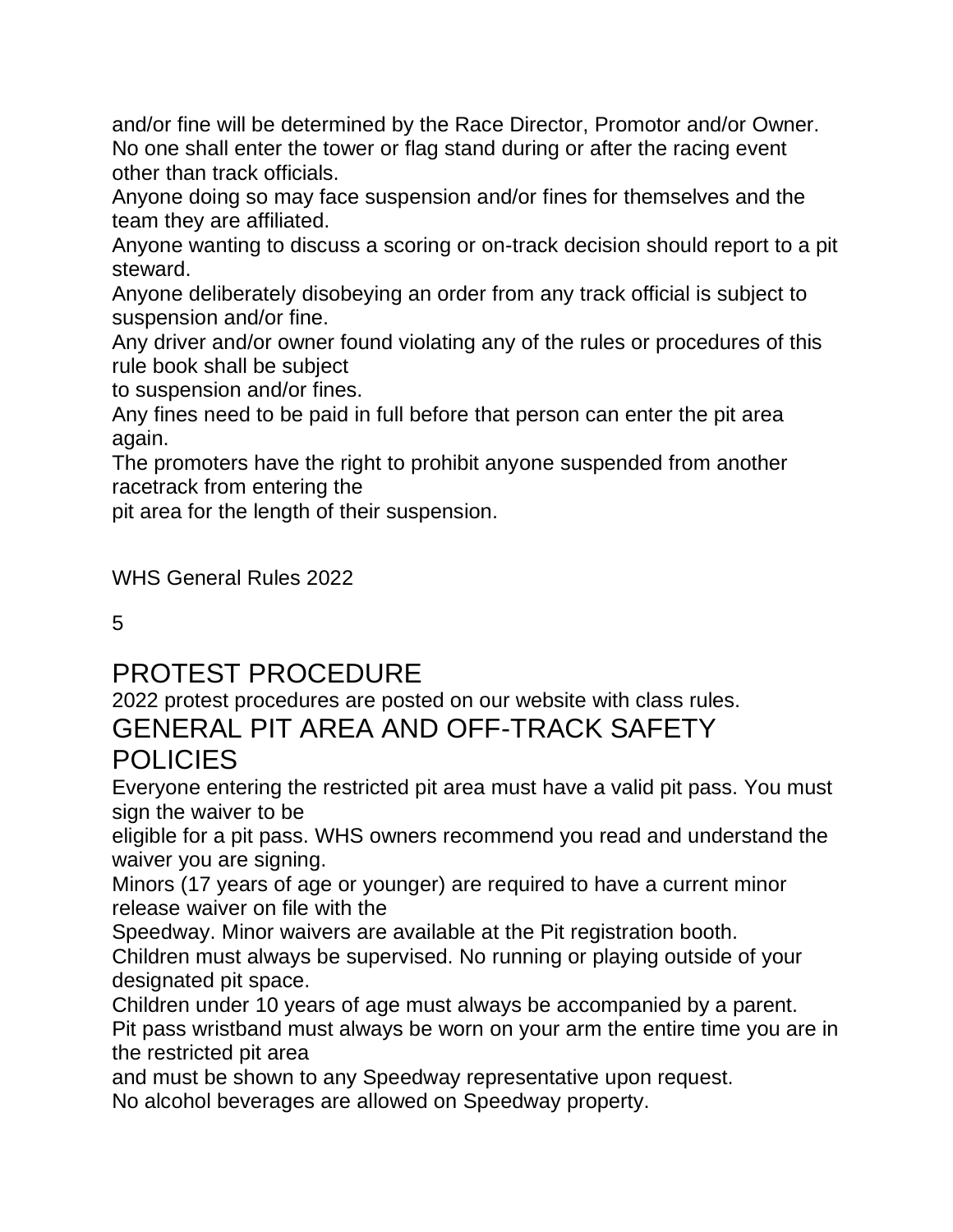No firearms allowed on the Speedway property.

No glass containers allowed on Speedway property.

No drugs or narcotics are allowed on Speedway property at any time.

No barbeques or open fires are allowed on Speedway property.

Any person thought to be under the influence of any substance (legal or illegal; alcohol or otherwise)

that, in the opinion of WHS Officials, affect their ability to participate in the event, will be asked to leave

the facility. Security and/or Daviess County Sheriff Deputies will be notified to assess if any further

action is needed.

All trucks, trailers, and cars shall be moved and/or parked as directed by WHS Officials. Parking of

personal vehicles may not always be permitted in the pit area. WHS is not responsible for any loss,

damage, or theft while any vehicle is in the pit area or on Speedway property. No person under age 16 may operate scooters, bikes, motorcycles, carts or other transportation devices

in the pits. Pit vehicle policy may be changed without notice.

Motorized or non-motorized personal transportation (scooters, bikes, etc.) is not permitted in the

Grandstand areas. WHS may grant use of such vehicles for handicapped persons, subject to prior

approval and limitations.

Pets should remain on a leash and are not allowed to roam. If any pet makes aggressive moves, shows

aggressive behavior towards anyone, the owner will be required to leave pet in a safe place such as their

vehicle. Registered service animals are allowed.

All pit crews, drivers, spectators in the pit area and/or spectator area or anywhere on property will

conduct themselves in such a manner whereas there will be no fighting, no instigating, no threats, and

WHS General Rules 2022

6

no abuse of any Officials and/or each other. Entering the pit area of a competitor is considered instigating.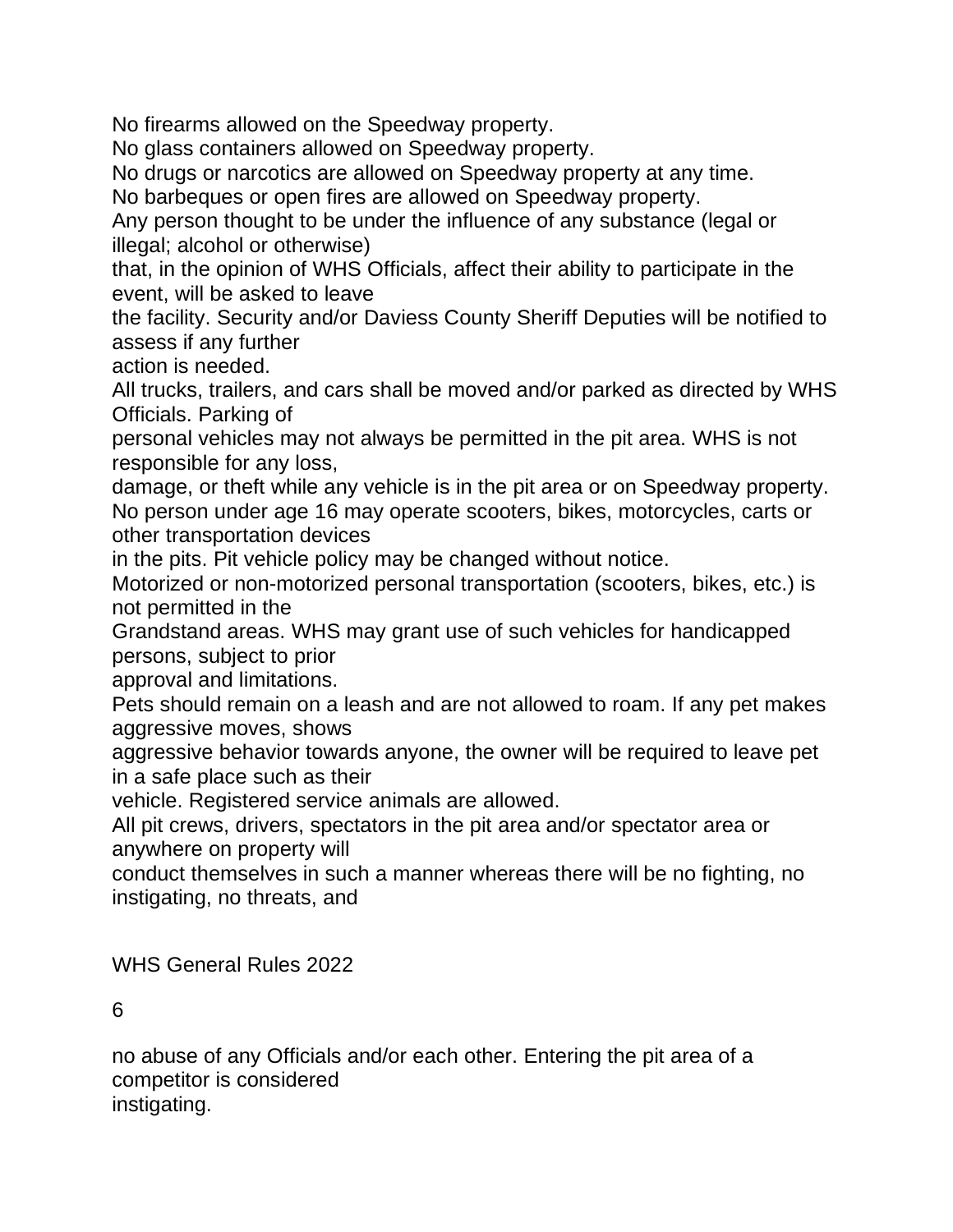No fighting, instigating, or abuse of Officials will be tolerated.

Verbal threats to an Official is grounds for immediate removal.

Drivers may compete in more than one division on any given night, unless rules state otherwise. In order

to drive in 2 classes, you will be assessed separate pit entry fees – one for each class competing.

It is your responsibility to notify Officials if you are competing in more than one division on a given night.

Failure to do so, or failure to pay assessed fees will result in disqualification. All decisions made by WHS Officials involving pre-race, race, or post-race procedures are final and non-

appealable.

Smoking is not permitted in any buildings or grandstands on WHS property. No open-toed shoes allowed in the pit area if working on race car.

All fines and/or suspensions must be satisfied in full before the offending party is allowed to return to a

restricted pit area.

Fuel must always be carried in DOT approved containers.

Jack stands must be used under any vehicle that is jacked up and being worked on anywhere on WHS

property.

No riding on trailers, racecars or tow vehicles.

All parts, tires, tents, etc.... must be removed from the Speedway premises the day of the event.

All tires and wheels must have car number marked on them. Any tire(s) left at the track will result in a

fine for the offending persons.

Cars cannot be left on Speedway property at the conclusion of an event. Any car remaining on

Speedway property without prior permission will be considered property of WHS and disposed of at our

discretion. Any costs arising from such handling or disposal shall be levied as a fine against the

registered owner and/or driver.

Participants are responsible to collect and contain any fluids that may be drained or leaking from their

race cars. Waste oil and other fluids must be contained and taken with you when you leave. Do not

leave waste oil or other fluids on Speedway property. Fines and/or suspensions will be levied for any

fluids not properly disposed.